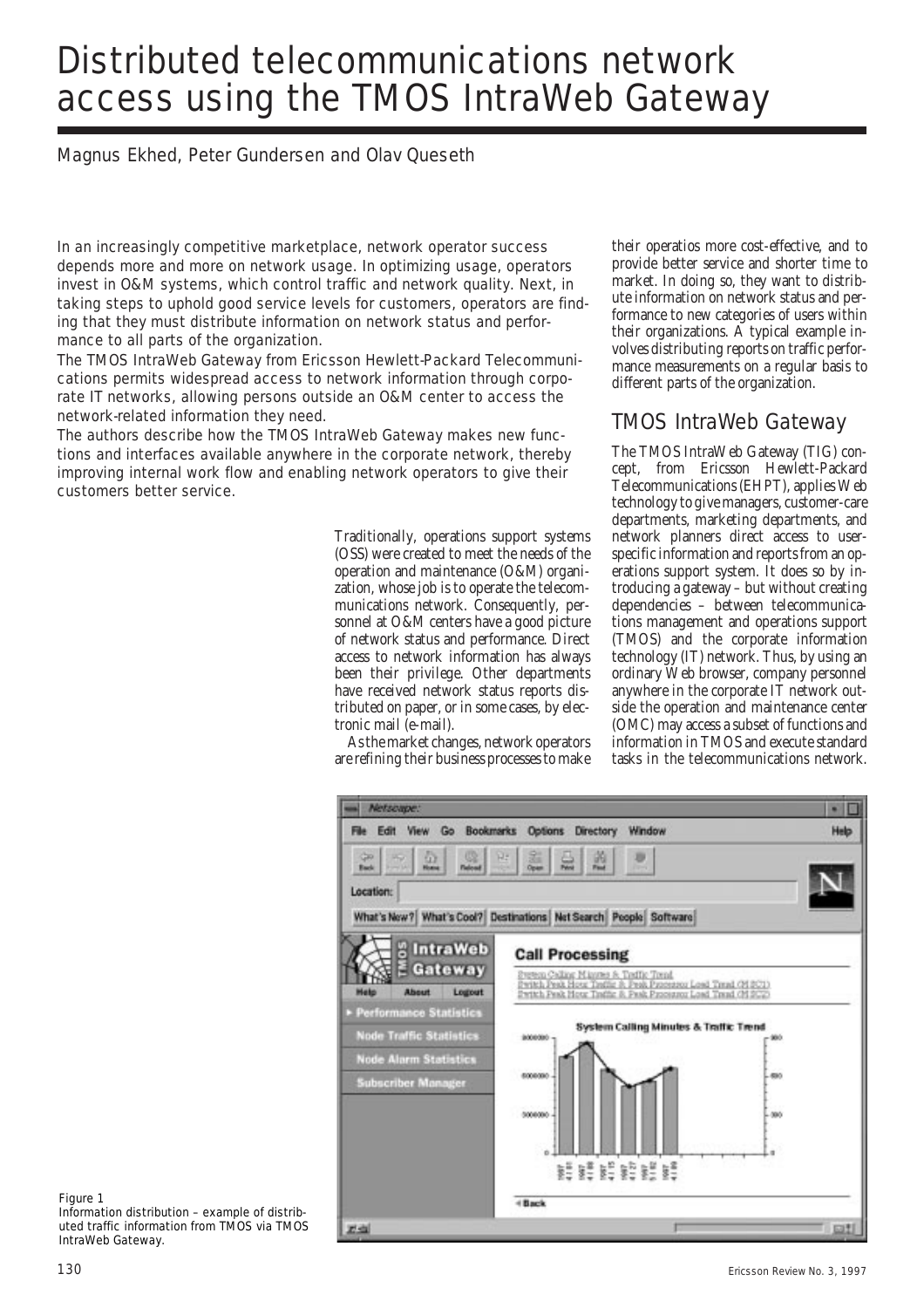The TMOS IntraWeb Gateway helps personnel at the operation and maintenance center to spread network information within the operator organization, and allows authorized persons outside the OMC to perform tasks that help customers. The internal work flow is improved, and customers get better service.

The TMOS IntraWeb Gateway, which is fully scaleable and easily customized, also helps network operators to get the most out of existing IT infrastructure. Web server hardware and customized software, along with tools and system interfaces, make up a controlled, secure, user-friendly link through which staff access TMOS information.

A Web-based solution allows standard Web-client software, such as the Netscape Navigator, to be used for browsing information. Thus information to and from operations support systems (such as the TMOS eXchange Manager), and from business support systems (such as TIMS) may be integrated into and displayed on existing clients. The TMOS IntraWeb Gateway may also be customized to access operations support systems (other than TMOS), seamlessly integrating operations support systems in multi-vendor environments into a single user interface.

# Fetching and transferring information

The TMOS IntraWeb Gateway enables employees to fetch information from TMOS as well as to transfer information to network elements that are accessed through TMOS by means of

- scheduled transfers from TMOS to the Web server:
- simple, controlled actions, which are activated from Web pages and sent from the Web server to TMOS.

## Information distribution

In the past, when a marketing department needed performance measurement data for planning business activities, they usually had to order that data from the operation and maintenance center – which meant that they often had to wait for the data. Moreover, when the data arrived, the marketing department usually had to reformat it before they could use it.

The TMOS IntraWeb Gateway enables operators to schedule regular data transfers from TMOS to a Web server, which greatly improves quality and speeds up the dis-



Figure 2

tribution of information to end-users (Figure 2). Furthermore, by being able to schedule data transfer, operators can better regulate the impact of load on TMOS.

Software in the Web server transforms data into a variety of reports, which are published on the operator's corporate intranet. The format of the reports may vary from simple spreadsheets to automatically updated graphs. Thus, thanks to the TMOS IntraWeb Gateway, when someone at the marketing department wants to view an up-to-date report, he or she can find it on the Web server.

To better support customer processes, managers may also use the TMOS IntraWeb Gateway for creating and distributing customized presentations of TMOS data. Access restrictions guarantee that only authorized persons access the reports.

Furthermore, the TMOS IntraWeb Gateway enables end-users with little or no TMOS experience to obtain information from TMOS over the intranet.

#### Process automation

Previously, when a subscriber called to report that his or her voice-mail service was blocked, the customer-care department could do little more than submit a work order to the OMC, since their own administrative system did not provide a means of activating the subscription. The TMOS IntraWeb Gateway allows customer-care staff to perform such simple actions. They do so by filling in predefined forms displayed in their browser. A command sequence is then generated and sent through The TMOS IntraWeb Gateway gives managers, customer-care departments, marketing departments, and network planners direct access to user-specific information and reports from an operations support system.

#### Box A

#### Abbreviations

| CI I        | Command-line interface             |  |  |
|-------------|------------------------------------|--|--|
| <b>EHPT</b> | Ericsson Hewlett-Packard           |  |  |
|             | Telecommunications                 |  |  |
| IS/IT       | Information systems and informa-   |  |  |
|             | tion technology                    |  |  |
| IT          | Information technology             |  |  |
| <b>MML</b>  | Man-machine language               |  |  |
| 0&M         | Operation and maintenance          |  |  |
| <b>OMC</b>  | Operation and maintenance          |  |  |
|             | center                             |  |  |
| OSS         | Operations support system          |  |  |
| <b>SSL</b>  | Secure sockets layer               |  |  |
|             | <b>TCP/IP Transmission control</b> |  |  |
|             | protocol/Internet protocol         |  |  |
| <b>TIG</b>  | <b>TMOS IntraWeb Gateway</b>       |  |  |
| <b>TMOS</b> | Telecommunications management      |  |  |
|             | and operations support             |  |  |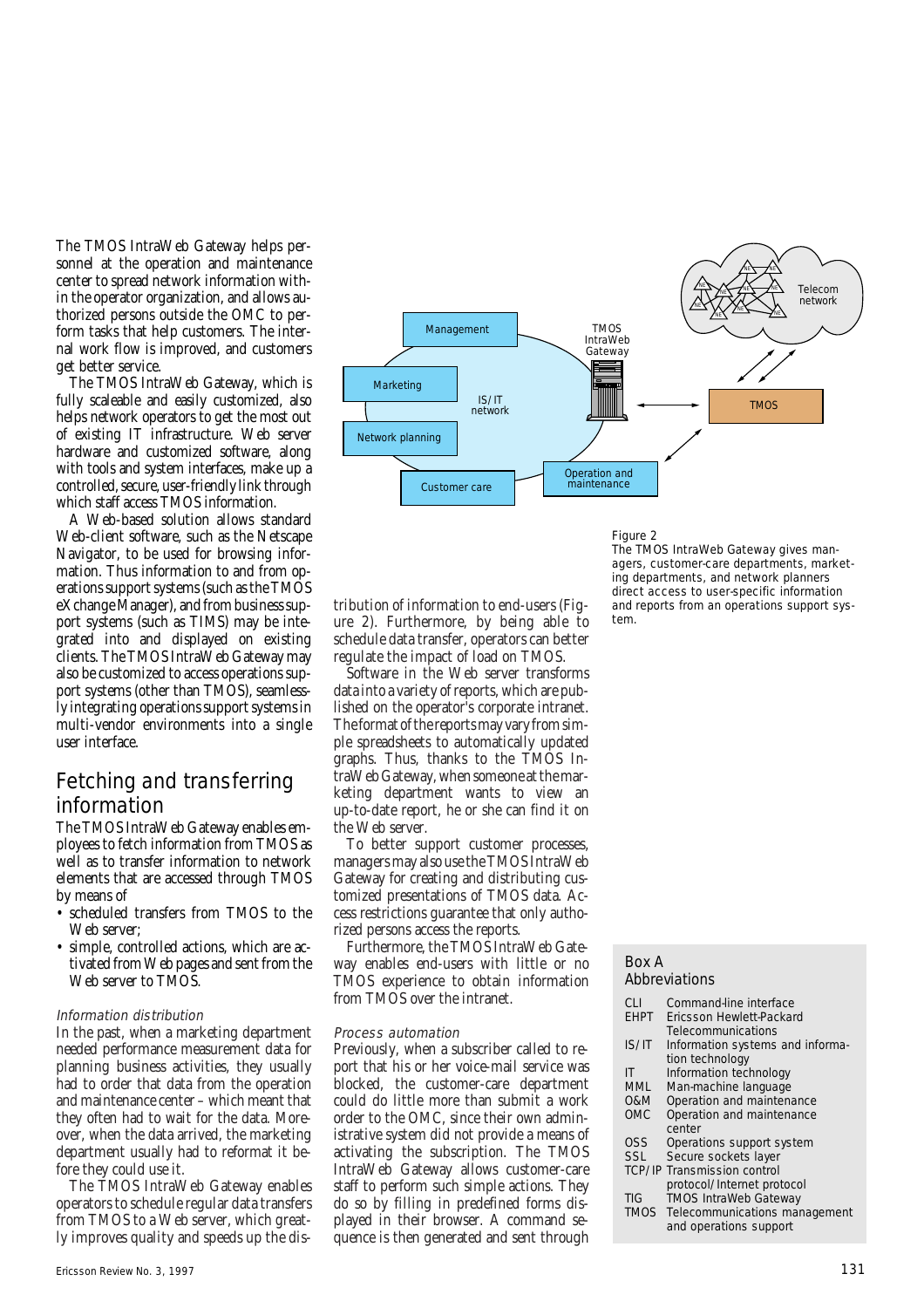

#### Figure 3

Process automation – the TMOS IntraWeb Gateway enables customer-care staff to perform simple O&M actions, such as restoring a customer's voice-mail service, if blocked.

> the command-handling facilities in TMOS. The customer-care staff may observe changes in network status as the commands are executed. Using the TMOS IntraWeb Gateway concept, customer-care staff may actually restore certain kinds of customer service as the problem is being reported (Figure 3).

# Product description

The TMOS IntraWeb Gateway is delivered as a basic package (Figure 4) with optional gateway customization consultancy service. The basic package contains software from EHPT that provides high-level interfaces to TMOS functions. The interfaces ensure that customer adaptations will run with any TMOS software.

The basic package also contains standard third-party hardware and software. Currently, these include an operating system (Windows NT), a Web server (Netscape Enterprise server), a Web-authoring tool (Netscape Navigator Gold), a programming language (Java), and optional firewall software (Firewall 1).

#### TMOS IntraWeb Gateway module

The functionality of the basic package may be divided into three categories:

- TMOS access blocks.
- The TIG toolbox.
- TIG applications.

#### TMOS access blocks

The TMOS access blocks – which consist of

a man-machine language (MML) access function block, a command-line interface (CLI) access function block, and a database access function block – add stable interfaces to TMOS functionality.

*The man-machine language access function block* enables TIG application programmers to connect to network elements that are linked to the TMOS system. The functionality allows users to send commands, and to choose between immediate or delayed responses.

*The command-line interface access function block* provides functions for accessing command-line interfaces to TMOS functions. Command-line interfaces are programs that are run from a command line. The program results, which are normally printed on the screen, may be used in the TIG application.

*The database access function block* gives operators access to databases located in TMOS servers. Data that is retrieved from the databases may either be processed in TIG applications, or displayed directly in the browser.

## The TIG toolbox

The TIG toolbox, which is used for creating TIG functionality, contains functions for user and authorization handling, functions for logging and auditing applications, support for generating spreadsheets, and parsing tools.

*The user- and authorization-handling function block* provides functions for handling user information and some initial login data. The function block mainly handles user authentication by establishing the identity of TIG users. This is done either through secure sockets layer (SSL) certificates or by means of login and password combinations.

When users have been authenticated, the function block generates a list of the applications they are authorized to run. Obviously, the list may differ for different users.

A Web-based interface facilitates the administration of user profiles.

*The spreadsheet generation function block* helps TIG application programmers to generate output in the form of a spreadsheet directly in the TIG application. It also provides rules and guidelines that help TIG application programmers to program efficiently.

*The logging and auditing function block* gives TIG application developers a uniform way of logging events that occur within TIG applications. The function block also contains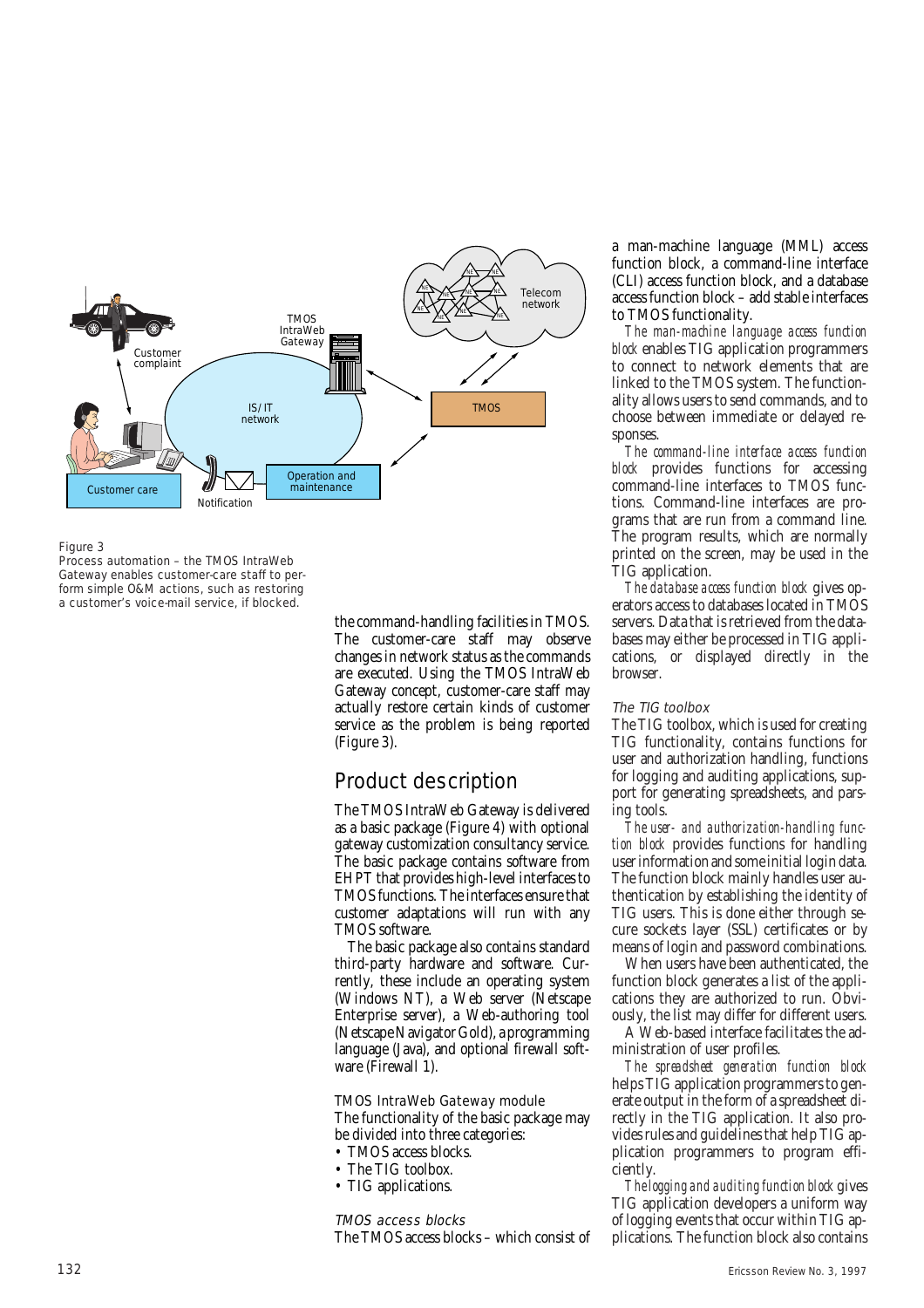functions that enable users to browse the logs generated by the applications.

Because most TIG applications need to parse input from HTML forms, *the parsing tools function block* contains functions that help TIG application programmers with this task. The function block also screens the input in order to improve security.

### TIG applications

The basic package currently includes two applications: one for managing network performance and one for managing faults in the network.

*The performance statistics application* enables TIG users to view reports on the performance measurement statistics collected by TMOS. Predefined reports are distributed via the Web and displayed in the Web browser.

*The alarm statistics application* enables TIG users to view TMOS alarm logs. Users may retrieve historical data for a specified time interval by selecting the attributes of the alarms they want to see. The data generated from this application is displayed as a graph in HTML format, or in a spreadsheet (MS Excel).

## TIG design environment

The design environment forms the basis for a certification program that will allow partners to develop TIG applications.

When used in combination, the TIG toolbox, style guides, templates, and specified design rules speed up the development of TIG applications and customer adaptations, and ensure that each application has the same look and feel. Adherence to the design rules also guarantees the security of TMOS, and keeps maintenance and upgrade costs down to a minimum.

# **Security**

Because the TMOS IntraWeb Gateway allows users to access TMOS from the Web, security aspects must be considered very carefully. There are many ways in which an intruder can harm a computer system. For example, besides damaging hardware through theft or sabotage, intruders may try to attack a server in order to gain access to the super-user account. If they succeed in this, they can modify data, listen to traffic on the local area network, intercept data sent through the network, or even modify the telecommunications network. Thus, every hole through which a would-be intruder



#### Figure 4

The TMOS IntraWeb Gateway consists of third-party products, access blocks to TMOS, the TIG toolbox, and the TIG applications.

might seek to gain access must be closed. To this end, measures (firewall, and screening of user input) have been taken to prevent intrusion, to control access (authentication and authorization procedures), and to shut out eavesdroppers (encryption).

The TMOS IntraWeb Gateway was designed with security in mind. Likewise, the selection of each accompanying third-party product has been based on compliance with the security framework. Firewalls, security levels, and encryption capabilities, which were developed in collaboration with Hewlett-Packard, have been designed to fulfill customer needs. Network and access security are embedded in the TMOS IntraWeb Gateway system.

#### Authentication

The login procedure, known as the user and authority handling function, screens each person who logs into the system with SSL certificates, or by querying them for a user name and password. This procedure ensures that only authorized personnel view or access data in TMOS.

### Authorization

The most valuable part of TMOS is the data it contains – for example, traffic data and customer data are valuable to competitors.